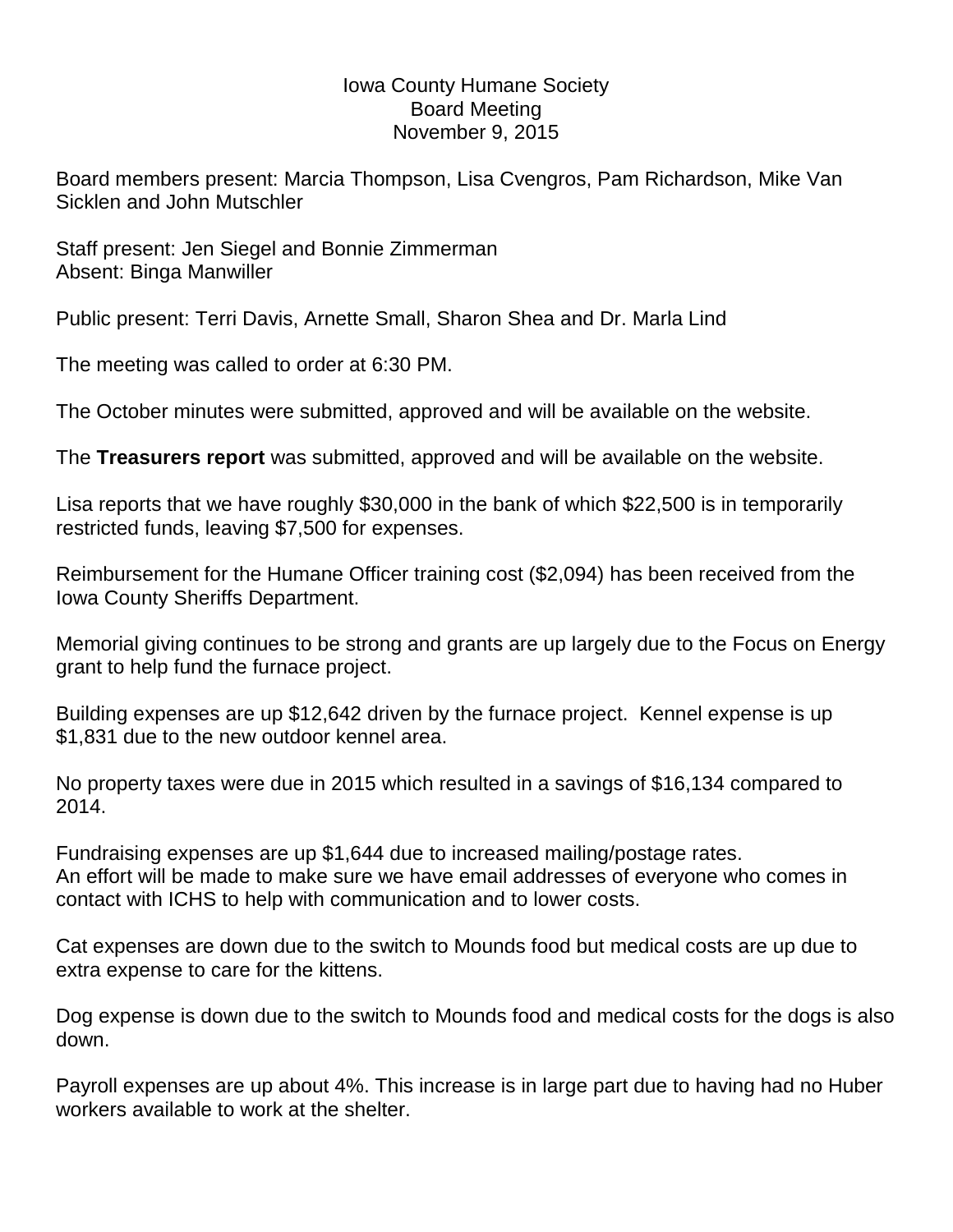Arnette had a question about paying off the \$30,000 loan made to the shelter by Iowa County. Lisa explained that this loan was very low interest and monthly payments are being made as required by the terms of the loan.

**Outreach/Fundraising Manager'**s report was submitted and approved.

Jen reports that the Fall Cat Adoption Special was of some help and resulted in 22 cats being adopted.

The Humane Officer letters of appointment have come through and the payment to ICHS will be prorated. There was some discussion of the guidelines for when the ICHS Humane Officer would be responsible for picking up a stray animal. It was determined that the HO should only pick up strays under certain (emergency) circumstances: if an animal were injured, aggressive/dangerous to the public or if Law Enforcement requested assistance. In all other cases it is the responsibility of the appropriate Law Enforcement Officer to pick up and transport strays to the shelter.

The first MailChimp newsletter was sent out today to everyone on our email list. Currently this service is free for ICHS and the feedback on the appearance and content of the newsletter is very encouraging.

Following a letter to the editor authored by a member of the Mineral Point Town board, Jen has written a response that will appear in the Dodgeville Chronicle and the Mineral Point paper. ICHS has been invited to the monthly Mineral Point Board meeting to discuss the issues raised by this letter. Jen will attend to explain our position and answer questions and Mike Van Sicklen will attend to clarify the legal issues involved. Other board members and interested parties are encouraged to attend to show support.

The spay/neuter program currently has 20 approved applicants with a total of 34 animals. The program concludes on November 30th.

Three 2016 municipality contracts have been returned--Village of Barneveld, Village of Highland and City of Dodgeville. Other municipalities continue to raise concerns about paying for stray cats.

The Holiday mailing is scheduled to go out on 11/27/15.

December 3rd is the Paint Your Pet fundraiser. Tickets for that event are selling well and Jen expects it to sell out. She is scheduling a second Paint Your Pet event for early in 2016.

Jen continues to work on future fundraisers, including the Planned Giving Campaign and the Mt. Horeb Middle School Holiday fundraiser.

The **Kennel Manager** report was submitted and approved.i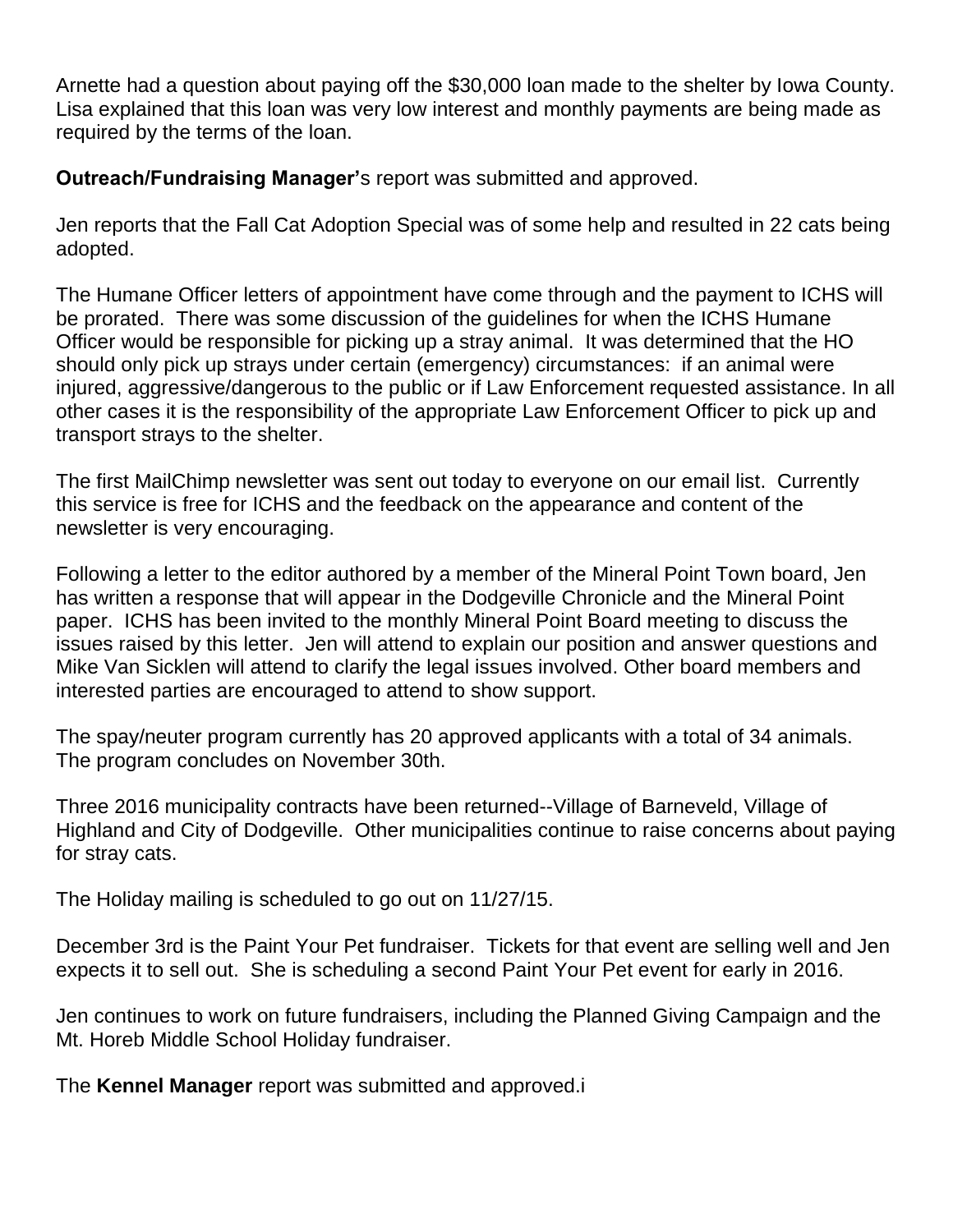Cats: In October there were 24 stray cats, 2 surrendered and no returns. There were 22 cats adopted, one redeemed and 1 died. There are currently 92 cats at the shelter and 4 in foster care.

Dogs: In October there were 11 stray dogs, 4 surrendered and 1 returned. There were 6 dogs adopted, 9 redeemed, 1 transferred and 1 euthanized. There are currently 5 dogs in the shelter and 3 in foster care.

Currently there are 97 animals at the shelter and 7 in foster care.

There was some discussion about the low census of dogs and the possibility of taking dogs from other, more crowded, shelters. This has been done in the past and unfortunately there were disease problems with the incoming dogs. It was suggested that we should have a quarantine area for incoming dogs, before taking dogs from another shelter. The Building and Grounds Committee will look into the possibility of constructing a suitable quarantine area.

The **Office Coordinators** report was submitted by email and accepted.

The subject of adoption returns had been brought up at the last ICHS Board Meeting. At the request of the Board, Binga Manwiller compiled a list of the animals that had been returned so far this year. The reasons for returning dogs were varied, from "behavior issues" and "difficulty getting along with other pets" to "needs too much attention". For cats, of the 15 returned, one third were due to litterbox/housetraining issues.

To help cut down on dog returns, it is hoped that the Monday training and behavior modification sessions can help with behavior issues before the dogs are placed in homes. For the cats, Pam will look into possibly giving out more detailed litterbox training tips with the adoption packets. Bonnie and Pam will look over the current information packet to see if it can be improved.

Committee reports

**AWE**: The Cat Color coding system is ready to be implemented, the cage cards will be white with a colored dot to correspond to the cat's temperament. Volunteers will help with temperament evaluations. The project will be completed by the December Board Meeting.

**Building and Grounds**: The committee continues to address the ongoing projects.

**Personnel**: Staff Performance Evaluation Forms have been distributed to the Board for review. Upcoming staff evaluations will be done in December.

## Other discussion

Terri reports that a recent volunteer from Platteville has expertise in energy efficiency, indoor environment and indoor airflow and would be willing to advise ICHS on those issues.